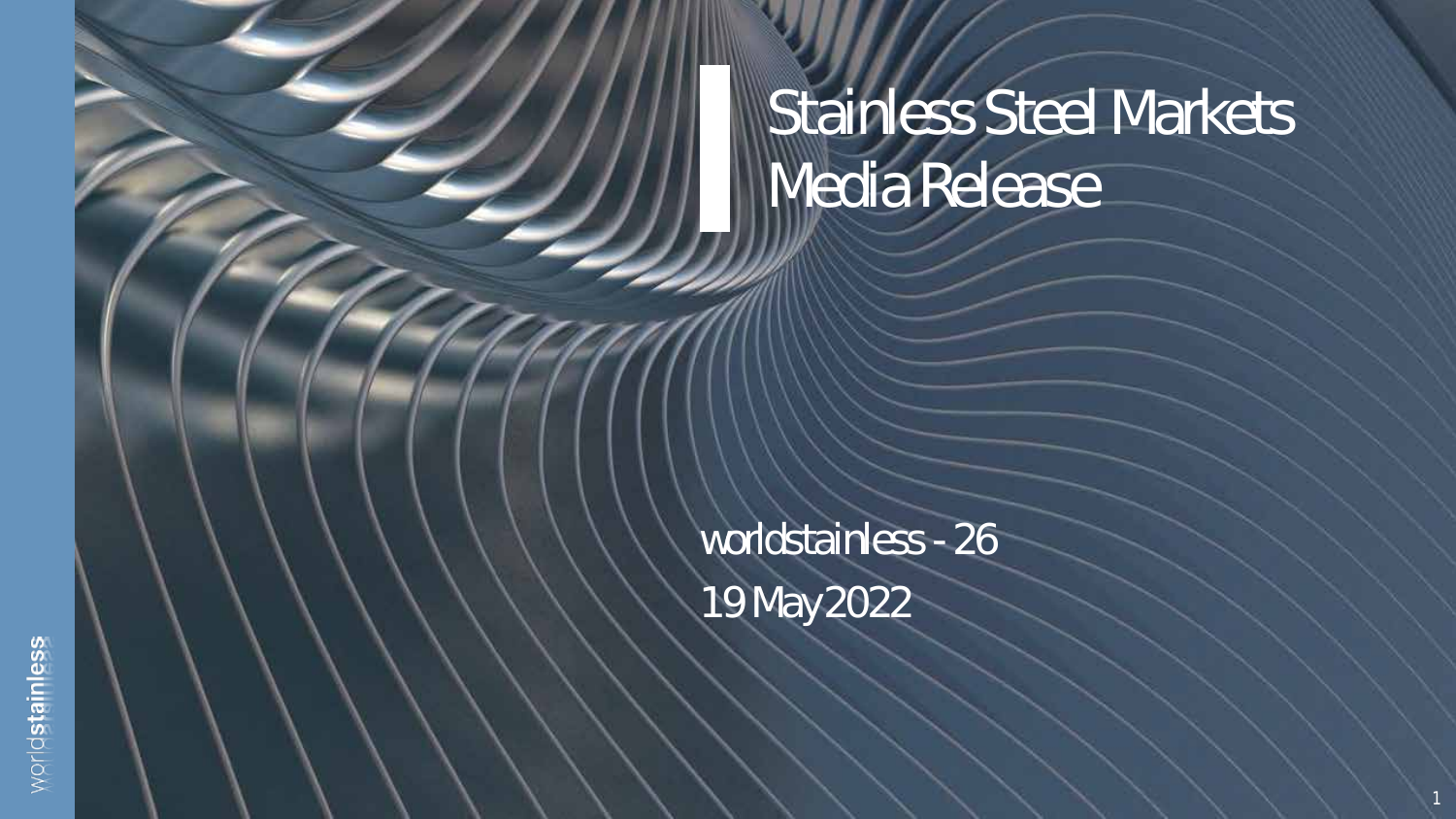

This document is protected by copyright. Distribution to third parties or reproduction in any format is not permitted without written permission from worldstainless. worldstainless operates under the strictest antitrust guidelines. Visit worldstainless.org/about-issf for detailed antitrust guidelines.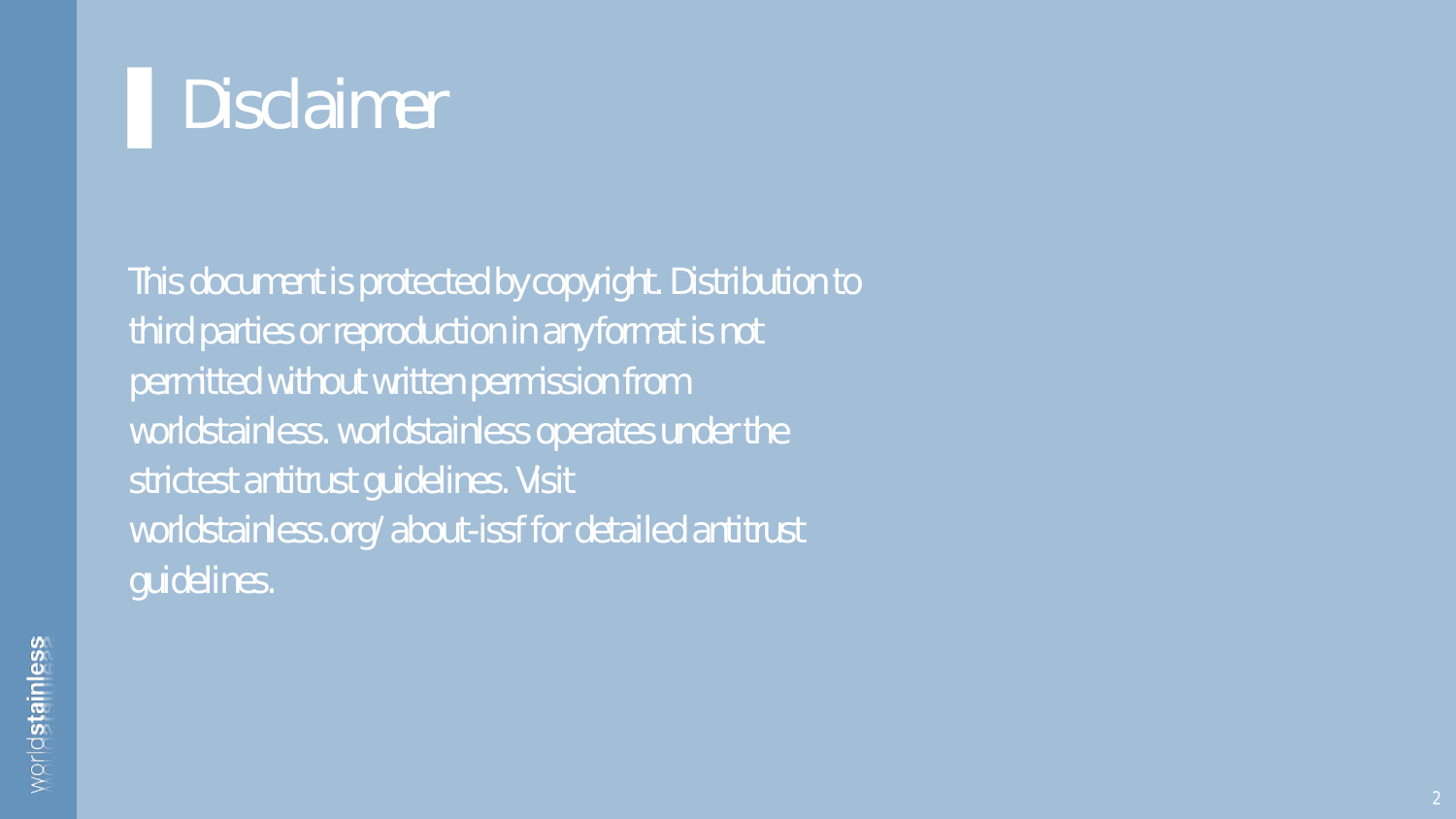## ▌Stainless steel consumption changes

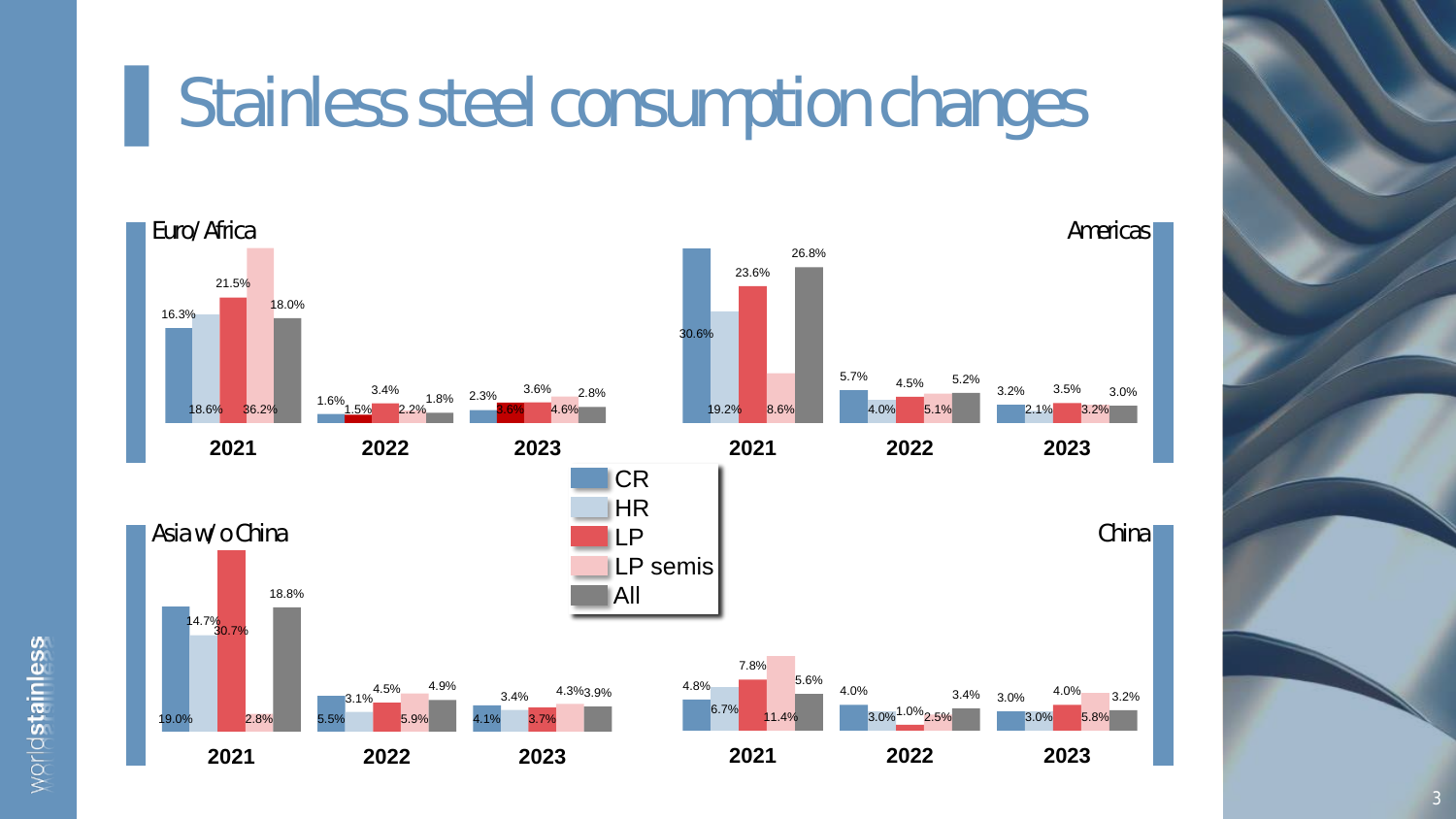#### ▌World stainless steel consumption changes





worldstainless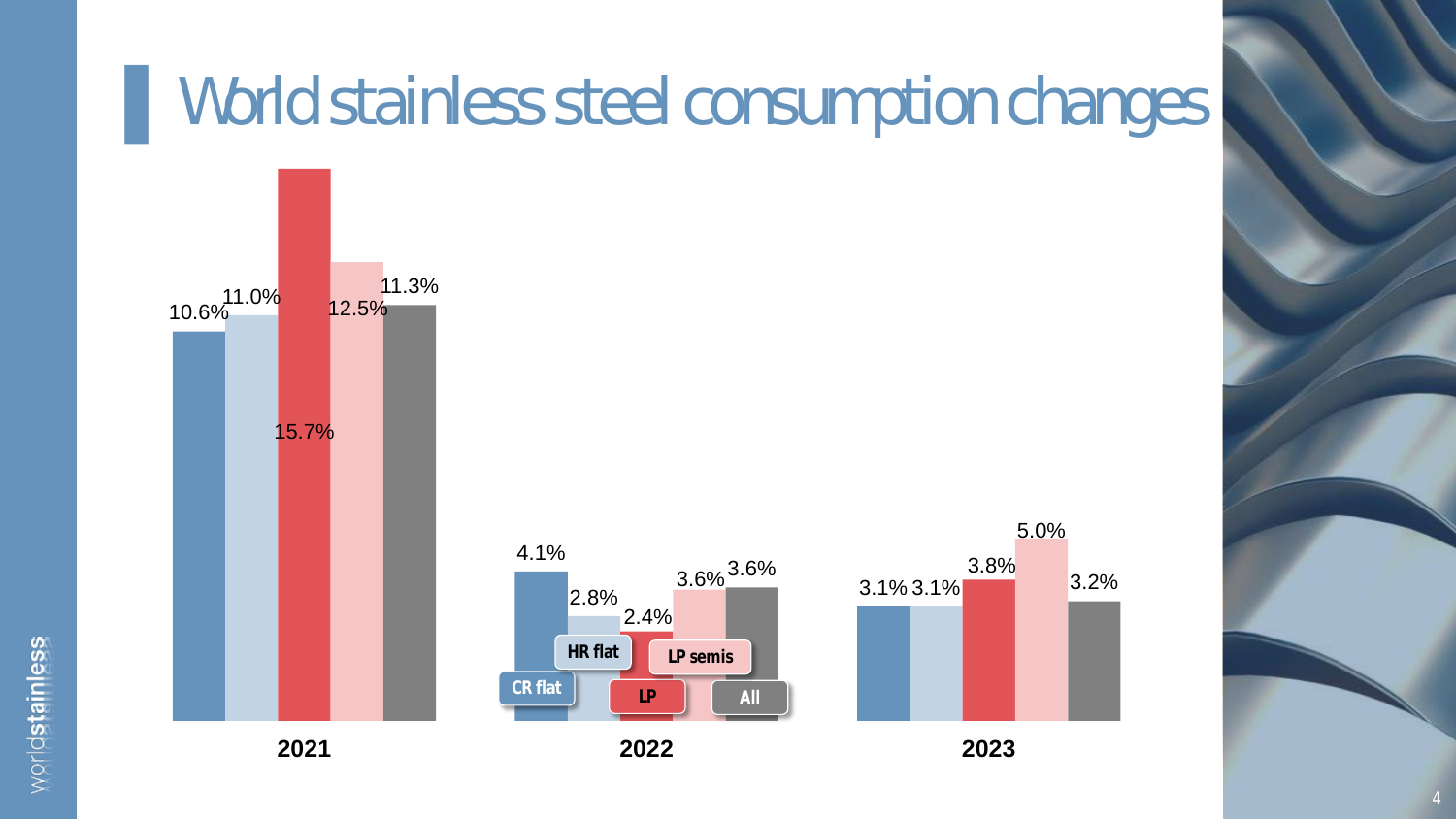### World: Stainless steel melt shop production [%]